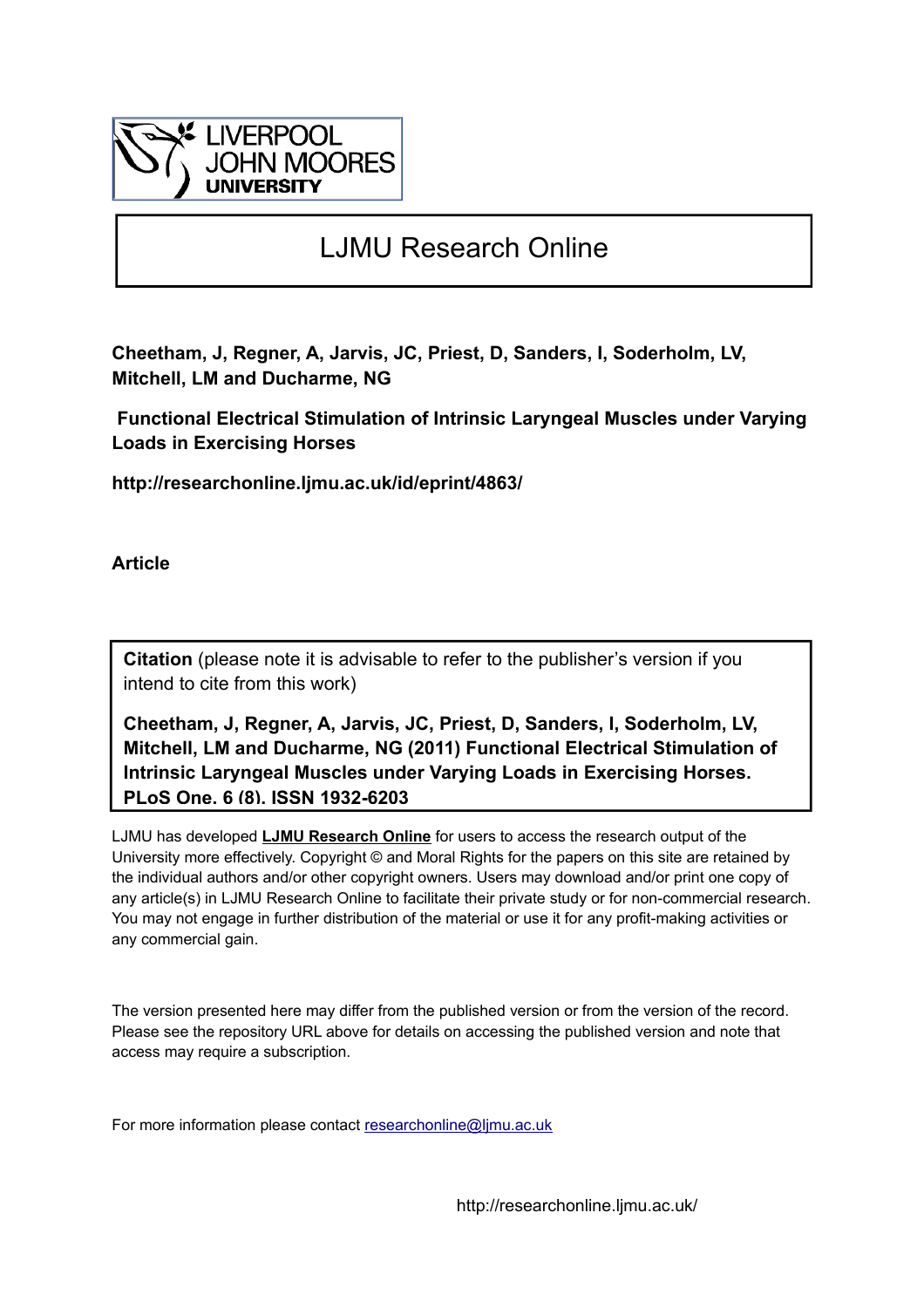# Functional Electrical Stimulation of Intrinsic Laryngeal Muscles under Varying Loads in Exercising Horses

### Jon Cheetham $^{1\star}$ , Abby Regner $^{1}$ , Jonathan C. Jarvis $^{2}$ , David Priest $^{1}$ , Ira Sanders $^{3}$ , Leo V. Soderholm $^{1}$ , Lisa M. Mitchell<sup>1</sup>, Norm G. Ducharme<sup>1</sup>

1 Department of Clinical Sciences, College of Veterinary Medicine, Cornell University, Ithaca, New York, United States of America, 2 Institute for Ageing and Chronic Disease, University of Liverpool, Liverpool, United Kingdom, 3Hackensack University Medical Center, Hackensack, New Jersey, United States of America

#### Abstract

Bilateral vocal fold paralysis (BVCP) is a life threatening condition and appears to be a good candidate for therapy using functional electrical stimulation (FES). Developing a working FES system has been technically difficult due to the inaccessible location and small size of the sole arytenoid abductor, the posterior cricoarytenoid (PCA) muscle. A naturally-occurring disease in horses shares many functional and etiological features with BVCP. In this study, the feasibility of FES for equine vocal fold paralysis was explored by testing arytenoid abduction evoked by electrical stimulation of the PCA muscle. Rheobase and chronaxie were determined for innervated PCA muscle. We then tested the hypothesis that direct muscle stimulation can maintain airway patency during strenuous exercise in horses with induced transient conduction block of the laryngeal motor nerve. Six adult horses were instrumented with a single bipolar intra-muscular electrode in the left PCA muscle. Rheobase and chronaxie were within the normal range for innervated muscle at  $0.55\pm0.38$  v and  $0.38\pm0.19$  ms respectively. Intramuscular stimulation of the PCA muscle significantly improved arytenoid abduction at all levels of exercise intensity and there was no significant difference between the level of abduction achieved with stimulation and control values under moderate loads. The equine larynx may provide a useful model for the study of bilateral fold paralysis.

Citation: Cheetham J, Regner A, Jarvis JC, Priest D, Sanders I, et al. (2011) Functional Electrical Stimulation of Intrinsic Laryngeal Muscles under Varying Loads in Exercising Horses. PLoS ONE 6(8): e24258. doi:10.1371/journal.pone.0024258

Editor: Samuel J. Lin, Harvard Medical School, United States of America

Received March 15, 2011; Accepted August 7, 2011; Published August 31, 2011

Copyright: © 2011 Cheetham et al. This is an open-access article distributed under the terms of the Creative Commons Attribution License, which permits unrestricted use, distribution, and reproduction in any medium, provided the original author and source are credited.

Funding: This work was funded by a grant from the Zweig Memorial Fund for Equine Research and Med-El, Innsbruck, Austria. The funders had no role in study design, data collection and analysis, decision to publish, or preparation of the manuscript.

Competing Interests: The authors have declared that no competing interests exist.

\* E-mail: jc485@cornell.edu

#### Introduction

Bilateral vocal fold paralysis (BVCP) is a life threatening condition. Normally the vocal folds open during inspiration and close during swallowing, however, during BVCP the vocal folds become immobile in a closed position and can cause airway obstruction [1–3]. In most cases of BVCP, some innervation is present and although it is insufficient to naturally open the vocal folds, electrical stimulation can usually evoke the small amount of vocal fold opening needed to prevent airway obstruction [4]. As a result, this condition appears to be a good candidate for therapy using functional electrical stimulation (FES). Due to the relatively inaccessible location and small size of the sole arytenoid abductor, the posterior cricoarytenoid muscle, developing a working FES system has been technically difficult.

A naturally-occurring disease in horses shares many functional and etiological features with BVCP in humans. In horses, recurrent laryngeal neuropathy (RLN), results in demyelination of the recurrent laryngeal nerve with axonal death [5–7] and produces a mixed denervation/reinnervation synkinetic pattern similar to that seen in patients with BVCP following injury to the recurrent laryngeal nerve [8–11]. Functionally, this leads to atrophy of the posterior cricoarytenoid muscle reducing its ability to dilate the rima glottidis and leading to a relative upper airway obstruction with stridor and reduced athletic ability.

Previous animal models investigating FES in laryngeal disease have predominantly focused on the dog [4,12,13], sheep [14,15],cat [16] and most recently in horses [17]. The horse has a number of advantages as a model for developing an FES system to reanimate the vocal fold as the longitudinal assessment of function is possible and the larger size of the equine PCA muscle reduces some of the technical challenges of implantation in the PCA in smaller species. This enables optimization of stimulation parameters and electrode placement prior to size reduction for clinical human implantation.

<sup>O</sup> PLoS one

In this study the feasibility of FES for equine vocal fold paralysis was explored by testing arytenoid abduction evoked by electrical stimulation. The first aim of this study was to determine rheobase and chronaxie in innervated equine PCA muscle. The second aim was to test the hypothesis that direct muscle stimulation can maintain airway patency during strenuous exercise in horses with induced transient conduction block of the laryngeal motor nerve.

#### Materials and Methods

#### Experimental design

Six adult horses (Age range 6–19years, weight range 436– 530 kg) with normal arytenoid function (Havemayer grade 1 [18],) were instrumented with a single bipolar intra-muscular electrode (5 French) in the left posterior cricoarytenoid (PCA) muscle. Electrical testing and stimulation were performed two weeks post operatively. All procedures were approved by Cornell University Institutional Animal Care and Use Committee (protocol 2008- 0146, approved 11-17-2008).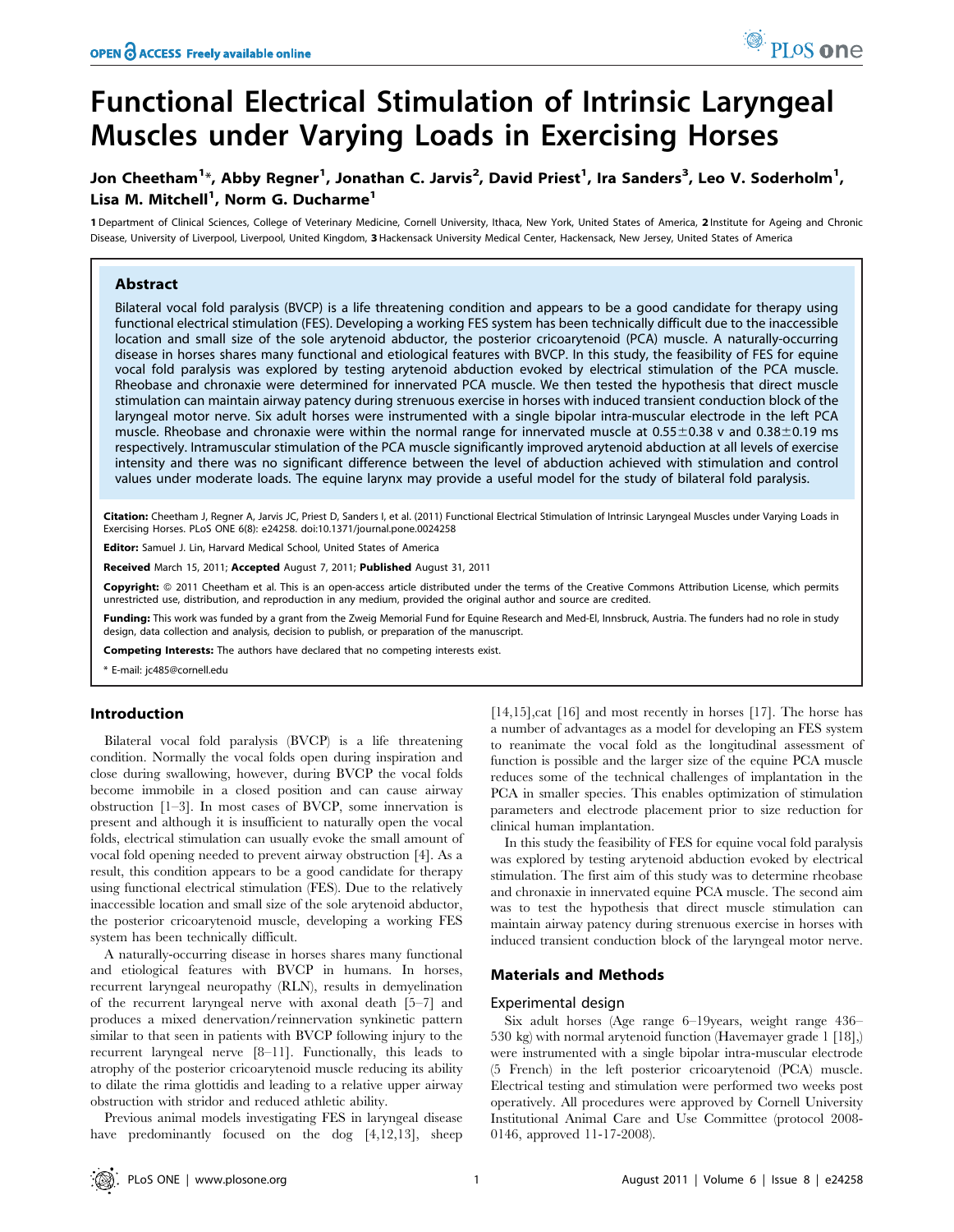#### Surgical procedure

Horses were placed under general anesthesia in right lateral recumbency and the skin overlying the lateral aspect of the larynx and proximal trachea prepared aseptically. An inferior laryngeal approach was used. A 5 cm incision was made, centered on the inferior aspect of the cricoid cartilage immediately ventral and parallel to the linguofacial vein and the ventral border of the left sternocephalicus muscle. The omohyoideus muscle was bluntly separated from the linguofacial vein to expose the caudal aspect of the cricoid cartilage.

Identification of location for electrode placement. The lateral compartment of the PCA has been shown to have the most effect on vocal fold opening [10] and this region was explored for low threshold electrically evoked contraction. A split-o-can Pajunk needle (Pajunk GmbH, Geisingen, Germany) with an inner insulated guide wire was used to produce stimulation at the tip of the needle. The intramuscular location within the lateral neuromuscular compartment associated with maximal arytenoid abduction was determined by stimulation with a portable device (Stilwell, Med-El, Innsbruck, Austria) using one second bursts of 16 Hz, with a 750  $\mu$ s pulse duration and amplitude of 1 to 5mA while simultaneously observing arytenoid movement with a videoendoscope placed through the left nostril into the nasopharynx.

Electrode placement. A custom made 5Fr bipolar electrode (KY5, Osypka GmbH, Medizintechnik, Rheinfelden, Germany, Figure 1) was then placed at the optimal location within the lateral neuromuscular compartment of the PCA muscle. To prevent the electrode from being dislodged from the PCA the electrode was secured to the cricoid cartilage approximately 20 mm from the electrode tip using OO nylon suture. The electrode lead was tunneled subcutaneously to a programmable internal stimulator placed in the intermandibular area. All horses received broadspectrum antibiotics (trimethoprim-sulfadiazine 30 mg/kg, PO, BID) and Phenylbutazone (1 mg/kg, PO, BID) for 5 to 7 days. All horses were examined daily for any signs of complications or illness (pain, swelling, dysphagia etc.).

#### Design of neuroprosthesis

The neuroprosthesis is a modified cochlear implant stimulator (Pulsar, Med—El Corporation, Innsbruck, Austria) with an output consisting of 12 array electrodes and a reference ground. Six of the 12 array electrodes from the internal stimulator are connected to the anode and six to the ground of the unit to the cathode with platinum iridium leads. The unit is capable of delivering biphasic pulses up to 49 Hz with a pulse duration of up to 4.27 ms and is a current-controlled device adjusted using an external computer which communicates with the internal coil through inductive coupling and magnetic fixation.

All stimulation pulses used were biphasic with the negative (cathodic) phase occurring before the positive phase. A  $5 \mu s$ interphase gap was used throughout.

#### Electrical Excitability and Stimulation Testing

Strength-duration curves were first obtained at rest to determine the recruitment characteristics of each animal's electrode. Threshold was defined as the smallest discernable twitch of the arytenoid cartilage. Stimulation trials were then performed in horses at exercise using pulse trains that produced maximal vocal fold abduction.

#### Strength-duration trials

To determine the excitation characteristics of the equine PCA muscle, rheobase - the minimum amplitude needed to elicit a threshold response at infinitely long pulse duration of the electrical stimulation and chronaxie -the pulse duration at twice the rheobase were determined [19]. With the horse under standing sedation using detomidine hydrochloride (0.01 mg/kg IV), a videoendoscope was placed in the right ventral nasal meatus so that its tip was located at the level of the rostral part of the epiglottic cartilage. The examination was recorded on a DVD recorder for subsequent analysis. Single biphasic balanced pulses were applied to the left PCA muscle with pulse durations from 0.05 ms to 6.8 ms. Pulse amplitude was increased from zero in 0.1mA steps until a single abduction twitch of the left arytenoid cartilage was observed via the endoscope (threshold). Each stimulus was applied during expiration hold (the short hesitation at the end of expiration). Threshold was readily observed endoscopically.

#### Exercise Protocol and Instrumentation

Horses were exercised using a standard protocol [20]. Briefly, horses were trained 5 days/week on a high-speed treadmill for 5 weeks before each trial to adapt them to the exercise protocol and instrumentation system and standardize their fitness level. Horses were shod with flat, aluminum shoes with toe clips. Close-fitting neoprene boots (Professional's Choice, Professional's Choice Sports Medicine Products Inc., Spring Valley, CA) were placed on the lower limbs to prevent injuries from interference with other limbs. A nylon halter capable of bearing the subjects' weight provided security from injury during treadmill examination. Horses were fasted for 3 hours before any exercise trial [21]. At the end of each exercise period, horses were bathed and cooled out appropriately.

Data recorded during exercise trials included heart rate, electrocardiogram and accelerometer measurements. Nasopharyngeal and laryngeal movements were recorded using a flexible videoendoscope (Olympus GIF-140) passed into the nasopharynx



Figure 1. Illustration of KY5 electrode. Screw length 1.4 mm with 1.5 turns; screw diameter 1.6 mm; screw surface area 7.2 mm<sup>2</sup>. Screw is Eligiloy with Iridium oxide coat. Total electrode length 580 mm. doi:10.1371/journal.pone.0024258.g001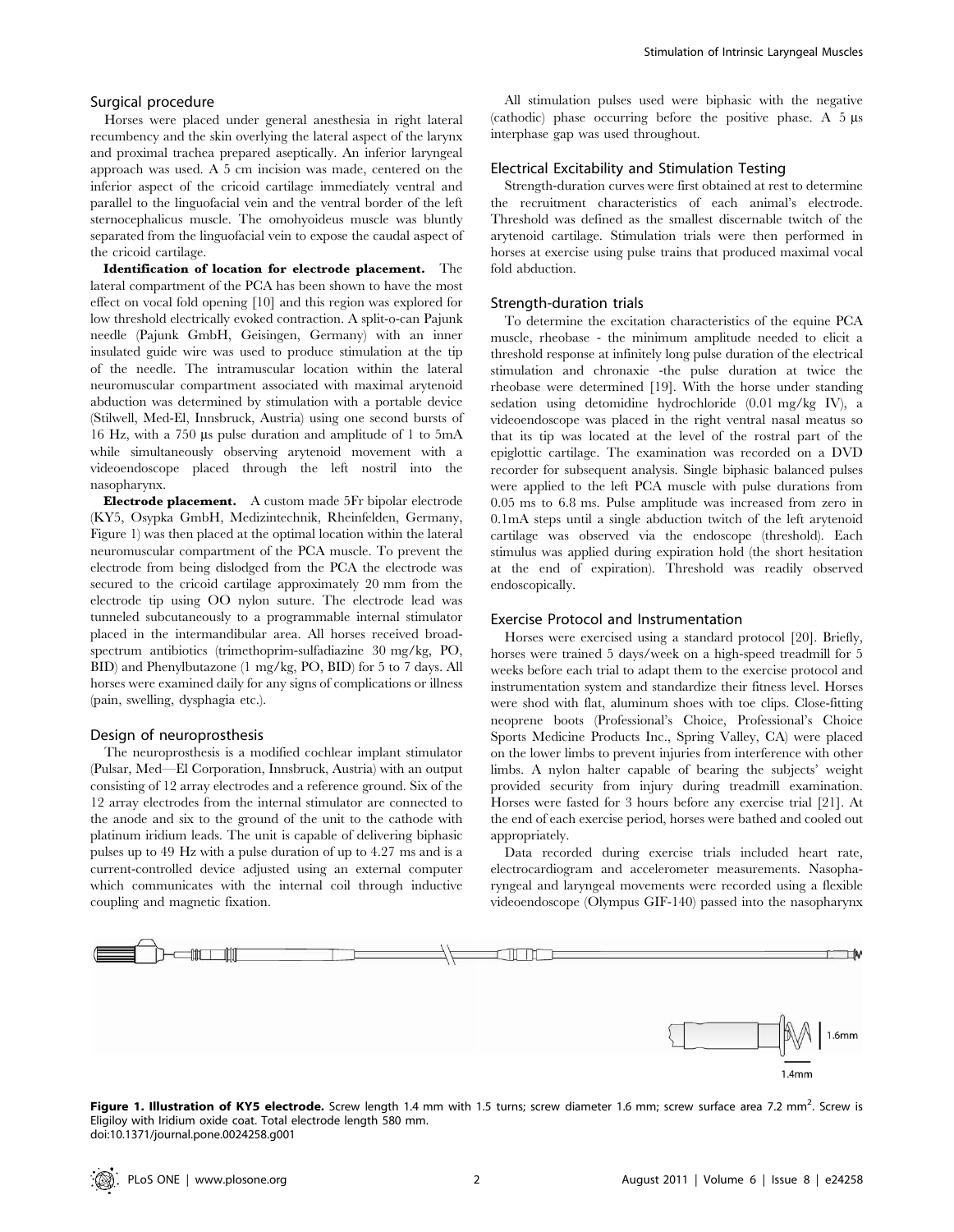via the right ventral nasal meatus and secured to the horse's halter (figure 2). Heart rate was measured by an on-board monitor (Hippocard Systems, Lexington, KY). Data were recorded onto DVD disks for subsequent analysis.

Each horse performed a Standardizing Fitness Test. At time 0, the treadmill was started and accelerated to 4 m/s. After 1 minute at 4 m/s, the treadmill was accelerated to 6 m/s and maintained at that speed for 1 minute, then the speed was increased to 10 m/s and held at that speed for 1 min. Each subsequent minute, the treadmill was accelerated by 1 m/s until the horse was no longer capable of maintaining its position near the front of the treadmill. The heart rate at this speed was determined to be the maximum heart rate (HRmax) [22]All horses were run under control conditions to determine that they had a normal upper respiratory tract at exercise (laryngeal grade IA) [18]. A minimum of three days was allowed for recovery between each trial. Two experimental trials were then performed with transient block of the left recurrent laryngeal nerve.

#### Recurrent Laryngeal Nerve Block

Temporary vocal fold paralysis was experimentally invoked by injection of local anesthetic around the left recurrent laryngeal nerve (RLN) to produce conduction block. The horse was not sedated for this procedure. To locate the RLN a 50-mm stimulating needle (Stimuplex Insulated Needle; Braun Medical, Bethlehem, PA) was inserted just dorsal to the jugular vein in the mid cervical region and advanced perpendicular to the skin to contact the carotid sheath. The needle was advanced and stimulated at an initial output of 2 mA, a frequency of 2 Hz, and a pulse duration of 0.15 ms (Innervator 232; Fisher & Paykel Healthcare, Auckland, New Zealand) until arytenoid abduction twitches were seen endoscopically. The current was then reduced in 0.2-mA decrements and the needle advanced further until the same response was elicited. Criteria for correct final needle position included absence of blood aspiration, cessation of twitch response after injection of a test volume of mepivicaine (0.5 ml, Raj test), and no resistance to injection [23]. If these criteria were met, the remainder of the mepivicaine (4.5 ml) was administered slowly. The horse was allowed to rest for 30 min and then evaluated on the treadmill.



Figure 2. Illustration to demonstrate position of vidoendoscope in nasopharynx during resting and exercising endoscopy. Endoscope secured to horse's halter (not shown). doi:10.1371/journal.pone.0024258.g002

#### Frequency response trial

The relationship between stimulation frequency and pulse duration was investigated at  $90\%$  HR<sub>max</sub>. The stimulation unit was used to deliver each of six combinations of frequency and pulse duration. Three frequencies (15, 24 and 49 Hz) and two pulse durations (0.427 ms and 4.27 ms) were used. A pulse amplitude of 6mA was used throughout. These pulse durations were selected to provide an order of magnitude increase. The sequence of each combination of pulse duration and frequency was randomized and applied for 20 seconds with a 5 second gap between stimulation periods. For each combination of pulse duration and frequency still images of the *rima glottidis* were captured during inspiration from the DVD recordings using software (Video Wizard, Womble Multimedia, 20333 Bollinger Road Cupertino, CA, USA). The degree of arytenoid abduction was measured using a previously validated technique [24] with commercially available software (Able Image Analyser) <sup>3</sup> . Briefly a line is drawn connecting the dorsal- and ventral-most points of the rima glottidis. This line was then extended dorsally for a distance of one third of the dorsoventral height of the rima glottidis. A tangential line to the arytenoid cartilages was drawn, and the angle between the dorsoventral line and the tangential line measured (figure 3).

#### Increasing exercise intensity trial

The relationship between exercise intensity and arytenoid function was also determined. Horses were exercised for 60 seconds at 50, 80, 90 and 100%  $HR_{max}$  under control conditions (no block, no stimulation) and the degree of arytenoid abduction determined as described above. On a separate occasion, transient recurrent laryngeal nerve dysfunction was induced and the horses exercised for 60 seconds at 50, 80, 90 and 100%  $\rm{HR_{max}}$ . For the first 30 seconds of each interval no stimulation was applied (block)



Figure 3. Method measuring arytenoid abduction. Briefly a line is drawn connecting the dorsal- and ventral-most points of the rima glottidis. This line is then extended dorsally for a distance of one third of the dorsoventral height of the rima glottidis. A tangential line to the arytenoid cartilages is drawn, and the angle between the dorsoventral line and the tangential line is measured. doi:10.1371/journal.pone.0024258.g003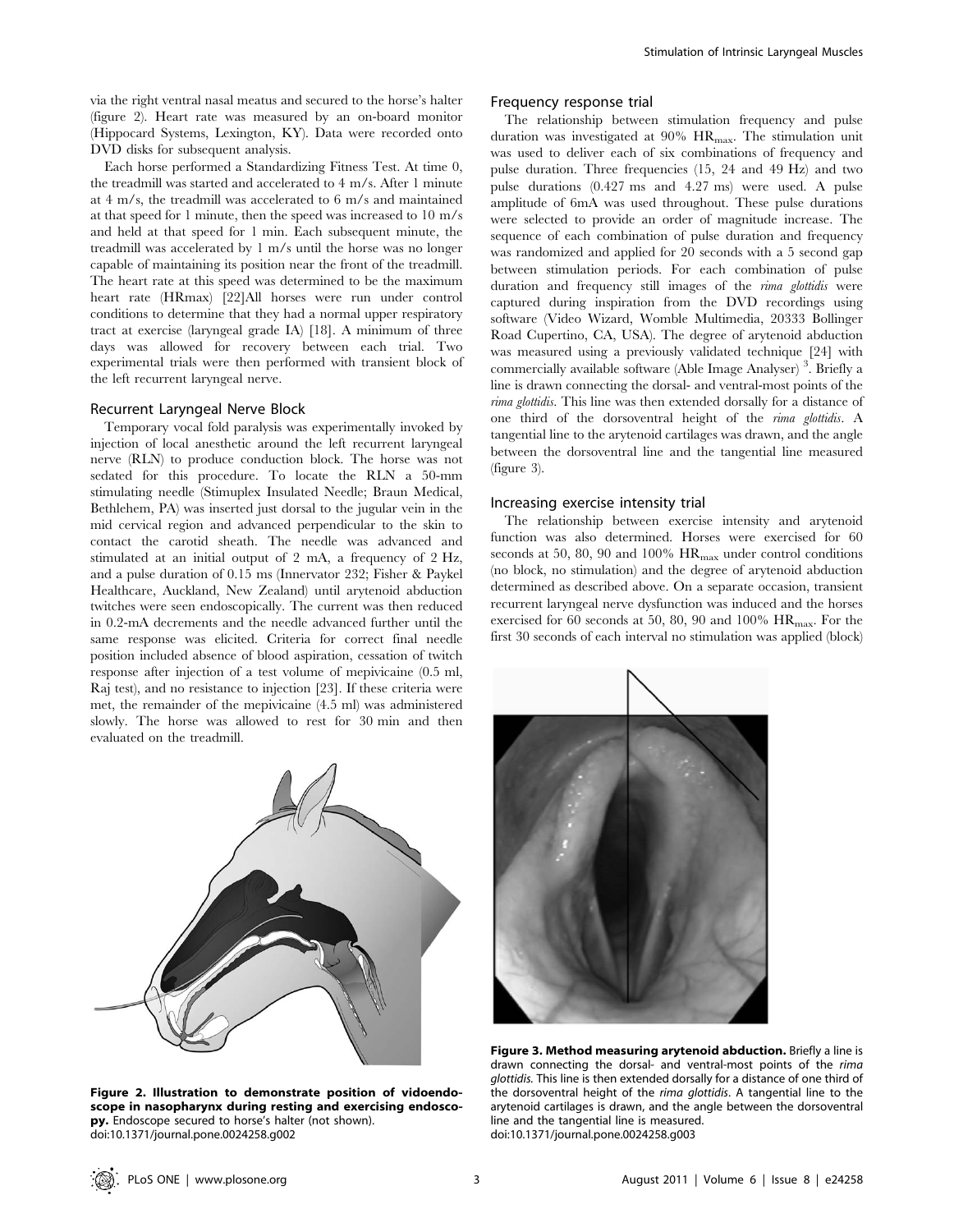and in the second 30 seconds of each interval stimulation was applied (block+stimulation) (4.27 ms pulse duration, 49 Hz). The maximal output of the unit (6mA) was used for stimulation. Evidence of aspiration was assessed endoscopically following each exercise trial.

#### Data Analysis

Threshold (mean  $\pm$  standard error) was determined for each pulse duration. For the frequency-response trials, a mixed effect model was fitted to the data to determine the relationship between left arytenoid abduction and horse as a random effect, pulse duration  $(0.427 \text{ ms or } 4.27 \text{ ms})$ , frequency  $(15,24,49 \text{ Hz})$  and trial position in the randomized stimulation sequence (1–6) as fixed effects and an interaction term for pulse duration\*frequency. A similar model was fitted to determine the relationship between the degree of arytenoid abduction, exercise intensity (50, 80, 90 and  $100\%$  HR<sub>max</sub>) and condition of the posterior cricoarytenoid muscle (control, induced motor block, induced motor block with stimulation). Tukey's post hoc tests and linear contrasts were used as appropriate. Statistical analysis was performed using JMP (SAS Institute, Cary, North Carolina, USA). Significance was set at  $p<0.05$  throughout.

#### Results

All horses recovered uneventfully from surgery. Postoperative swelling and discomfort were minimal and resolved within 10–14 days. Appropriate healing was obtained in all horses at suture removal. Horses remained comfortable throughout the study.

The relationship between pulse duration and the threshold stimulus required to elicit a visible twitch of the arytenoid followed a typical pattern for innervated muscle (Figure 4). Rheobase was determined as  $0.55\pm0.38$  v with chronaxie  $0.38\pm0.19$  ms.

Recurrent laryngeal nerve block produced transient dysfunction of the left recurrent laryngeal nerve with complete paralysis of the

muscles acting on the left arytenoid cartilage in all horses. Stimulation frequency and pulse duration both had significant effects on the angle of abduction of the left arytenoid (Figure 5). Functional electrical stimulation of the PCA muscle did not produce signs of discomfort or pain in any horse. Controlling for other factors in the model, a longer pulse duration (4.27 ms, mean  $\pm$  SEM, 36.6°  $\pm$ 3.52°) produced significantly more abduction than a shorter pulse duration (0.427 ms,  $29.6^{\circ} \pm 3.6^{\circ}$ , p = 0.0037). A frequency of 49 Hz produced significantly more left arytenoid abduction than the other two levels (15 Hz,  $29.2^{\circ} \pm 3.6^{\circ}$ ; 24 Hz, 31.3°  $\pm$ 3.7°; 49 Hz, 38.9°  $\pm$ 3.7°, p<0.002). There was no significant effect of trial position in the sequence of stimulation  $(p = 0.069)$ . The interaction term (frequency\*pulse duration) was not significant, however, a linear contrast demonstrated significantly more abduction at 49 Hz with a pulse duration of 4.27 ms than at 49 Hz with a pulse duration of 0.427m s. Overall model fit was good (Adjusted  $R^2 = 0.85$ ).

Increasing exercise intensity produced increased left arytenoid abduction in control trials and decreasing arytenoid abduction in blocked/un-stimulated trials (Figure 6a). No evidence of aspiration was observed in any trial. Controlling for other factors in the model, left arytenoid abduction under control conditions at 50,80,90 and 100%  $\rm{HR_{max}}$  was 39.2°  $\pm 1.5^{\circ},$   $41.1^{\circ}$   $\pm 1.5^{\circ},$   $42.1^{\circ}$  $\pm 1.5^{\circ}$  and 43.4<sup>°</sup>  $\pm 1.4^{\circ}$  respectively (Figure 6b). With transient recurrent laryngeal nerve block, left arytenoid abduction at the same exercise intensity levels was significantly lower at  $23.6^{\circ}$  $\pm 1.5^{\circ}$ , 19.7<sup>°</sup>  $\pm 1.5^{\circ}$ , 16.1<sup>°</sup>  $\pm 1.5^{\circ}$  and 15.4<sup>°</sup>  $\pm 1.5^{\circ}$  respectively  $(p<0.001)$ . Intramuscular stimulation of the posterior cricoarytenoid muscle significantly improved arytenoid abduction at all levels of exercise intensity –left arytenoid abduction was  $43.7^\circ$  $\pm 1.5^{\circ}$ , 39.2<sup>o</sup>  $\pm 1.5^{\circ}$ , 38.6<sup>o</sup>  $\pm 1.5^{\circ}$  and 35.9<sup>o</sup>  $\pm 1.5^{\circ}$  respectively ( $p$ <0.001). The interaction term (% $HR_{max}$ \*muscle status (control, block, block+stimulate)) was significant ( $p<0.0007$ ). Controlling for other factors in the model there was no significant difference between the level of abduction achieved with stimulation and



Figure 4. Strength-duration curve for innervated equine posterior cricoarytenoid muscle at rest. Data shown are mean and standard deviation for six horses. doi:10.1371/journal.pone.0024258.g004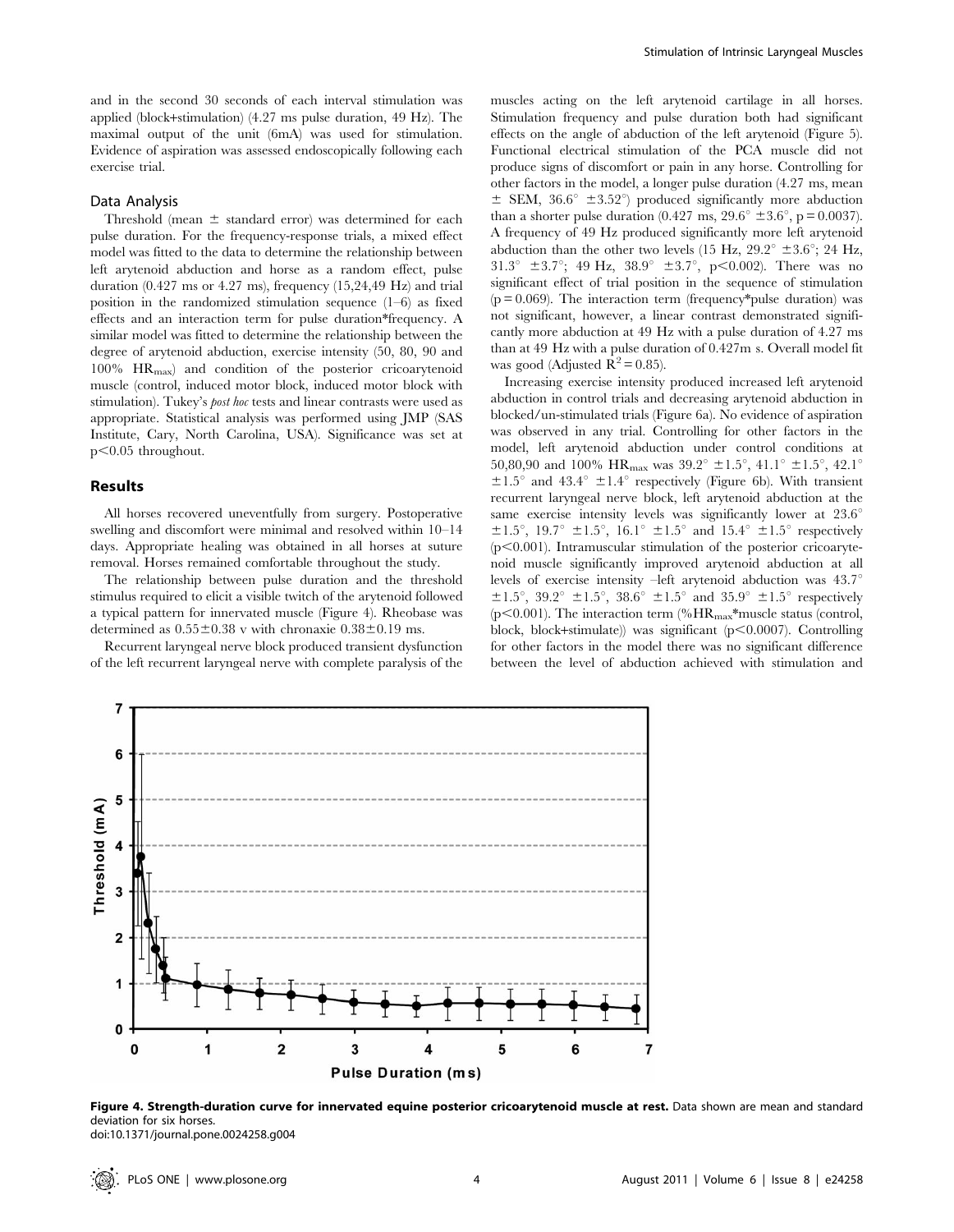

Figure 5. Titration of pulse duration and stimulation frequency with left abduction of the left arytenoid for horses with induced motor conduction block at 90% HRmax demonstrating significantly more abduction with longer pulse duration (p=0.0037) and higher frequency (p<0.002). Linear contrast (\*) indicates increased abduction at 49 Hz with pulse duration of 4.27 ms versus 0.427 ms (p = 0.03). doi:10.1371/journal.pone.0024258.g005



Figure 6. Relationship between stimulation and arytenoid abduction during inspiration at increasing loads (exercise intensity). (A) Increasing load produced increased abduction under control conditions but decreased abduction with block and block+stimulation. Stimulation at 4.27 ms pulse duration, 49 Hz, 6mA. Data shown are Least Squares (Adjusted) means with standard error. (B) Same data plotted to demonstrate restoration of function by stimulation at moderate exercise intensities (50–90%HRmax). Letters denotes significant differences with Tukey's post hoc test at  $p<$  0.05.

doi:10.1371/journal.pone.0024258.g006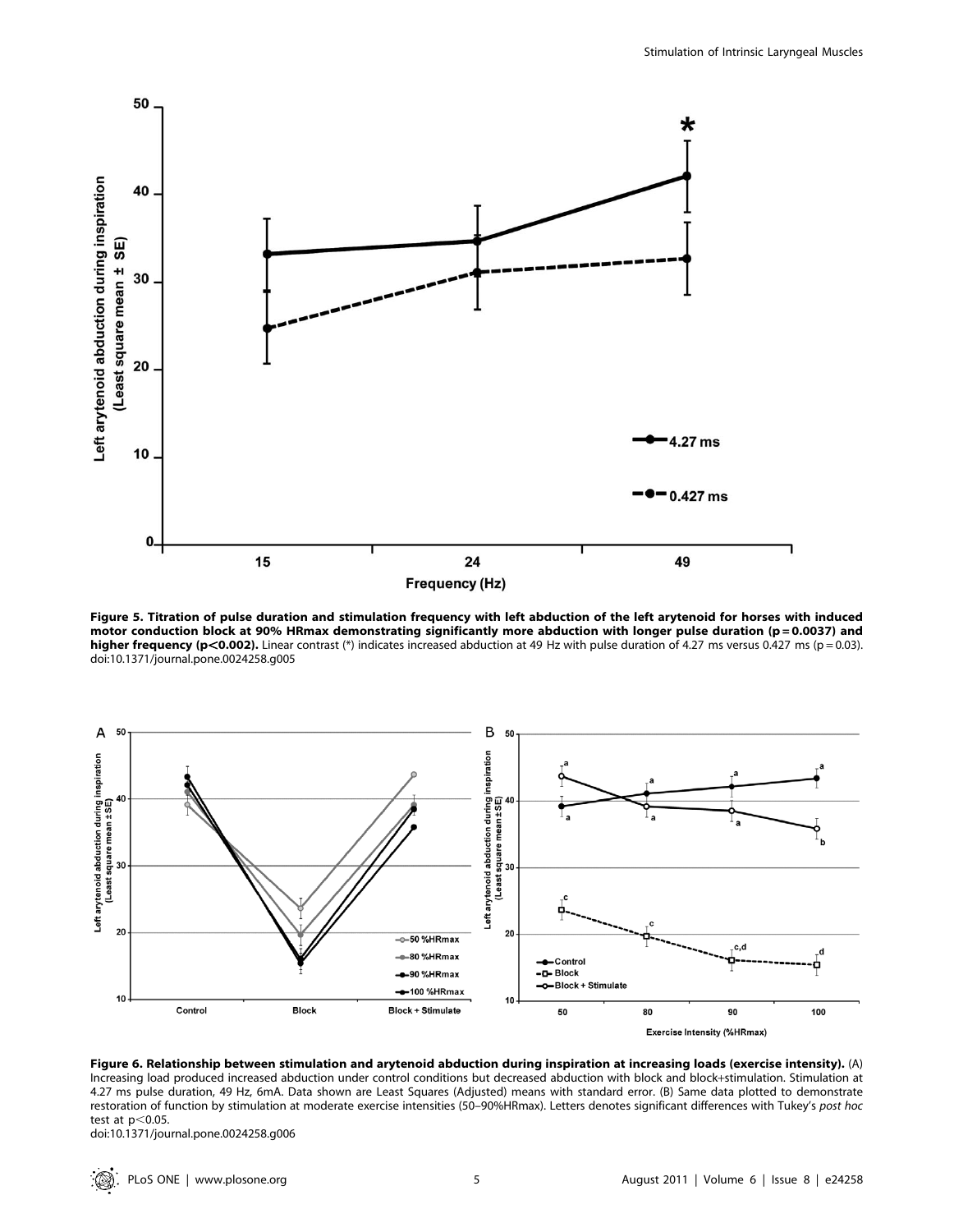control values at 50, 80 and 90%  $HR_{max}$ . Abduction with stimulation at 100%HRmax was significantly lower than control values (p $<$ 0.05). Overall model fit was good (Adjusted R<sup>2</sup> = 0.90).

#### Discussion

This study demonstrates that intra-muscular stimulation of the posterior cricoarytenoid muscle can maintain airway patency during strenuous exercise in animals with induced transient laryngeal paralysis. Testing under those conditions is a stringent outcome measure for reanimation of the larynx. Indeed, exercise in horses subjects the arytenoid to very negative inspiratory pressures and is likely a more strenuous requirement than restoration of abduction in humans, or other preclinical models at rest [13,25,26]. Although there was no significant difference in arytenoid abduction at 50, 80 and 90% of HRmax, the response was significantly lower at 100% HRmax. This may reflect both the increasing inspiratory negative load on the left arytenoid cartilage at maximal exercise. It may also be partially due to collapse of the left vocal cord at high airflows which can produce medial deviation of the arytenoid.

Although transient recurrent laryngeal function was induced for the exercise trials, laryngeal function was normal prior to recurrent laryngeal nerve block and so the function of the motor nerve distal to the block, and function of the motor end plates was anticipated to be normal. Once the endplates are no longer functional the sarcolemma has to be stimulated directly, requiring higher stimulation parameters. Further work will be required to determine the muscle response of the equine PCA muscle in laryngeal dysfunction that usually involves nerve degeneration and muscle atrophy.

In other animal species, endoscopic observation of laryngeal function requires sedation although this has been shown to significantly reduce arytenoid abduction [27]. In the horse, arytenoid function is of high clinical importance and assessment of arytenoid abduction has become a standard technique. This procedure can be performed without sedation in the conscious animal [28–32]. This adaptation depends on the normal function of a highly adapted upper airway: the long axis of the larynx is rotated though  $90^{\circ}$  to optimize airflow [33] which can reach up to 80 L/s when racing at speeds of up to 44miles/hour [34–38]. By

#### References

- 1. Dedo DD (1979) Pediatric vocal cord paralysis. Laryngoscope 89(9 Pt 1): 1378–1384.
- 2. Zbar RI, Smith RJ (1996) Vocal fold paralysis in infants twelve months of age and younger. Otolaryngol Head Neck Surg 114(1): 18–21.
- 3. Daya H, Hosni A, Bejar-Solar I, Evans JN, Bailey CM (2000) Pediatric vocal fold paralysis: A long-term retrospective study. Arch Otolaryngol Head Neck Surg 126(1): 21–25.
- 4. Zealear DL, Billante CR, Courey MS, Netterville JL, Paniello RC, et al. (2003) Reanimation of the paralyzed human larynx with an implantable electrical stimulation device. Laryngoscope 113(7): 1149–1156.
- 5. Duncan ID, Reifenrath P, Jackson KF, Clayton M (1991) Preferential denervation of the adductor muscles of the equine larynx. II: Nerve pathology. Equine Vet J 23(2): 99–103.
- 6. Cahill JI, Goulden BE (1986) Equine laryngeal hemiplegia. part I. A light microscopic study of peripheral nerves. N Z Vet J 34(10): 161–169.
- 7. Cahill JI, Goulden BE (1986) Equine laryngeal hemiplegia. part II. an electron microscopic study of peripheral nerves. N Z Vet J 34(10): 170–175.
- 8. Cahill JI, Goulden BE (1986) Equine laryngeal hemiplegia. part IV. muscle pathology. N Z Vet J 34(11): 186–190.
- 9. Crumley RL (2000) Laryngeal synkinesis revisited. Ann Otol Rhinol Laryngol 109(4): 365–371.
- 10. Cheetham J, Radcliffe CR, Ducharme NG, Sanders I, Mu L, et al. (2008) Neuroanatomy of the equine dorsal cricoarytenoid muscle: Surgical implications. Equine Vet J 40(1): 70–75.
- 11. Duncan ID, Baker GJ (1987) Experimental crush of the equine recurrent laryngeal nerve: A study of normal and aberrant reinnervation. Am J Vet Res 48(3): 431–438.

comparison, peak inspiratory flow in exercising humans is 2 L/s [39]. Such extreme adaptation is useful as an experimental model as it places high stresses on equine laryngeal function and so small abnormalities can be readily detected using endoscopy [40]. As a result, the likelihood of identifying functional recovery following laryngeal injury and subsequent treatment is high. This is in contrast to other species in which recovery may only be judged histologically, electromyographically or using endoscopy under general anesthesia which is known to suppress function.

Much of the literature on the effects of long-term denervation of mammalian skeletal muscle has focused on experimental studies of total sciatic section in the rat [41–43]. However, rat hind limb muscles enter the degenerative phase of the denervation response within a few months of injury [44] and so rat may not be a suitable model for the slower atrophy phase seen in humans. This has lead to the use of other animal models to study FES in denervated skeletal muscle [45–48]. The equine larynx may offer some advantages for the study of laryngeal paralysis in humans. Laryngeal paralysis occurs slowly naturally and unilaterally, providing a contralateral contol in each horse. The pathophysiology of the disease is well described due to its high importance to the equine industry [6,10,40,49–58]. Finally, functional outcome assessment is possible using upper airway endoscopy in resting or exercising horses.

In this study a functional electrical stimulation system to reanimate the vocal fold was successfully tested in an equine model. We propose that the equine larynx is a useful model for developing laryngeal implants and electrode implantation patterns for BVCP as its larger size facilitates implantation and the assessment of function over time is possible using videoendoscopy at rest and exercise [59]. Following the characterization of appropriate stimulation parameters for denervated or synkinetically innervated muscle, implants could be reduced in size for human implantation, for example by using to 3 French electrodes.

#### Author Contributions

Conceived and designed the experiments: JC JJ IS ND. Performed the experiments: JC AR DP LS LM ND. Analyzed the data: JC. Wrote the paper: JC JJ IS ND.

- 12. Sanders I (1991) Electrical stimulation of laryngeal muscle. Otolaryngol Clin North Am 24(5): 1253–1274.
- 13. Zealear DL, Swelstad MR, Sant'Anna GD, Bannister RA, Billante CR, et al. (2001) Determination of the optimal conditions for laryngeal pacing with the itrel II implantable stimulator. Otolaryngol Head Neck Surg 125(3): 183–192.
- 14. Carraro U, Catani C, Saggin L, Zrunek M, Szabolcs M, et al. (1988) Isomyosin changes after functional electrostimulation of denervated sheep muscle. Muscle Nerve 11(10): 1016–1028.
- 15. Zrunek M, Bigenzahn W, Mayr W, Unger E, Feldner-Busztin H (1991) A laryngeal pacemaker for inspiration-controlled, direct electrical stimulation of the denervated posterior cricoarytenoid muscle in sheep. Eur Arch Otorhinolaryngol 248(8): 445–448.
- 16. Katada A, Nonaka S, Adachi M, Kunibe I, Arakawa T, et al. (2004) Functional electrical stimulation of laryngeal adductor muscle restores mobility of vocal fold and improves voice sounds in cats with unilateral laryngeal paralysis. Neurosci Res 50(2): 153–159.
- 17. Ducharme NG, Cheetham J, Sanders I, Hermanson JW, Hackett RP, et al. (2010) Considerations for pacing of the cricoarytenoid dorsalis muscle by neuroprosthesis in horses. Equine Vet J 42(6): 534–540.
- 18. Dixon P, Robinson E, Wade JF (2004) Workshop summary. 11: 93–97.
- 19. Ashley Z, Sutherland H, Lanmuller H, Unger E, Li F, et al. (2005) Determination of the chronaxie and rheobase of denervated limb muscles in conscious rabbits. Artificial Organs 29: 212.
- 20. Cheetham J, Pigott JH, Hermanson JW, Campoy L, Soderholm LV, et al. (2009) Role of the hypoglossal nerve in equine nasopharyngeal stability. J Appl Physiol 107(2): 471–477.